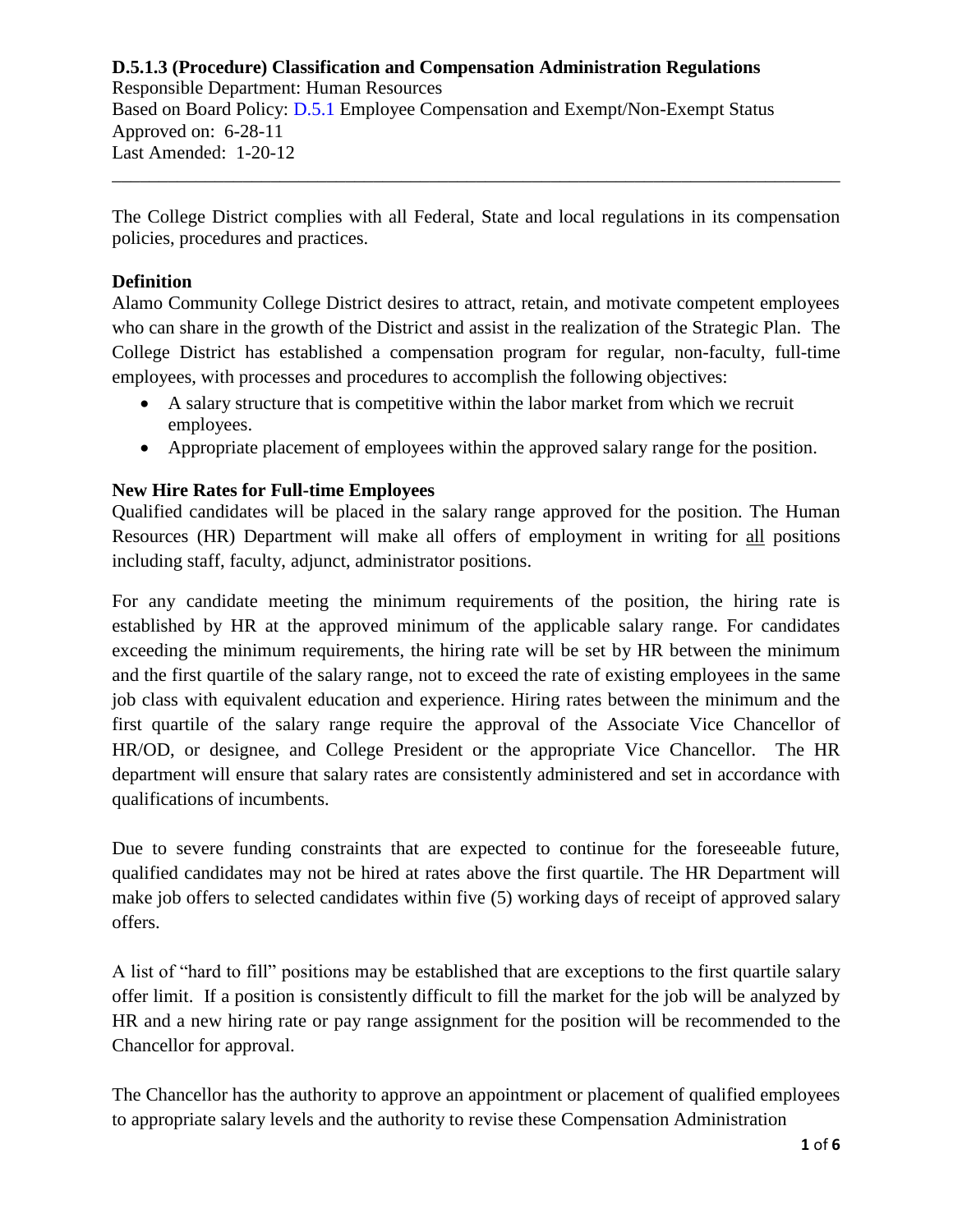# **D.5.1.3 (Procedure) Classification and Compensation Administration Regulations** Responsible Department: Human Resources Based on Board Policy: [D.5.1](https://www.alamo.edu/siteassets/district/about-us/leadership/board-of-trustees/policies-pdfs/section-d/d.5.1-policy.pdf) Employee Compensation and Exempt/Non-Exempt Status Approved on: 6-28-11 Last Amended: 1-20-12 \_\_\_\_\_\_\_\_\_\_\_\_\_\_\_\_\_\_\_\_\_\_\_\_\_\_\_\_\_\_\_\_\_\_\_\_\_\_\_\_\_\_\_\_\_\_\_\_\_\_\_\_\_\_\_\_\_\_\_\_\_\_\_\_\_\_\_\_\_\_\_\_\_\_\_\_\_\_

Regulations, including new grades, as needed to support the Strategic Plan and/or District or operational exigencies. Only the Chancellor has the authority to amend or approve exceptions to these Regulations.

# **Pay Rates for Temporary and Part-Time Employees**

Hiring rates for Temporary and part-time non-faculty employees are the minimum of the pay range or a flat rate set for the temporary job classification that is equivalent to the pay range minimum. Additional compensation above the minimum is not awarded for experience beyond the minimum position requirements or in recognition of prior service.

## **Adding New Jobs to the Pay Structure**

In order to achieve the goals and objectives of the College District, it is sometimes necessary to add new job classes or to modify the organizational structure. This can result in responsibilities being redistributed.

The evaluation of new job classes for placement in the appropriate pay range will be done at the time the job class is added to the classification structure. Job and market evaluations may only be conducted by the HR Department. The addition of new jobs/classes requires the approval of the Chancellor.

## **Special Pay Rates**

In situations where an employee is required to perform in a higher level job classification (higher pay grade) for a limited period of time, a temporary pay rate may be established for the period of that assignment. An employee must be working in the higher classification at least 50% of the time for a minimum of 30 days. This procedure does not apply to vacation replacement or other temporary assignments of less than 30 days nor assignments of more than 1 year. Compensation for working in a higher job classification will be the current salary plus 10% up to the maximum of the new pay range, or equal to the minimum of the salary range of new job class, whichever is greater.

All special pay assignments and extensions require approval of the Chancellor **prior to** the start of the temporary assignment or extension. Special pay requests must be submitted to the HR Department with written justification. A Personnel Action Request (PAR) is required every 90 days; i.e., a PAR can be dated effective only for 90 days and must be extended every 90 days thereafter until the assignment is completed or the maximum term of one year has elapsed.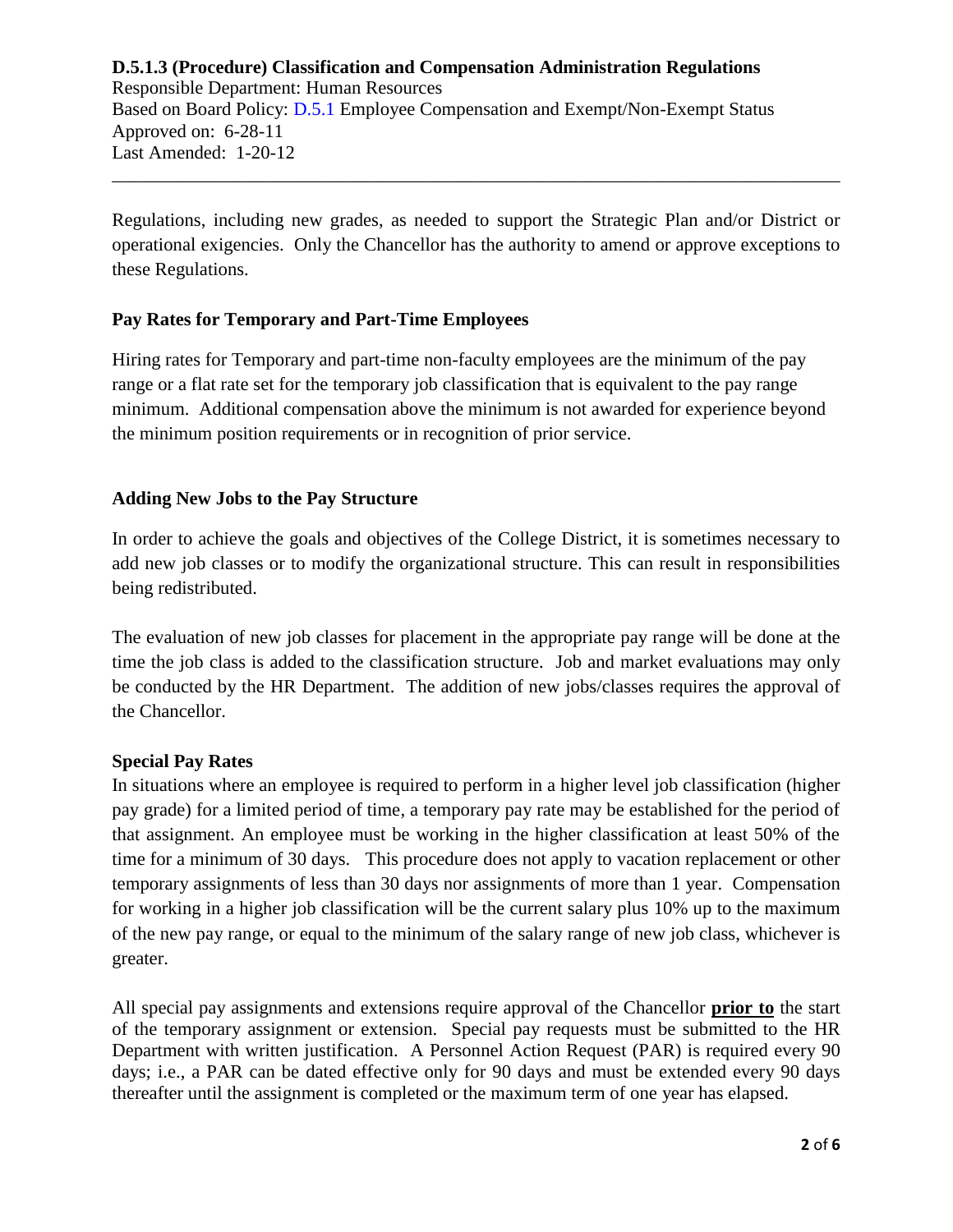Responsible Department: Human Resources Based on Board Policy: [D.5.1](https://www.alamo.edu/siteassets/district/about-us/leadership/board-of-trustees/policies-pdfs/section-d/d.5.1-policy.pdf) Employee Compensation and Exempt/Non-Exempt Status Approved on: 6-28-11 Last Amended: 1-20-12

## **Interim Duties:**

An interim appointment is one in which the duties of an existing vacant position are fully assumed until a regular appointment/hire is made or the incumbent returns to work from an authorized leave of absence. Interim appointments may only be made in connection with an existing position vacancy and only when active recruitment to fill the position vacancy is in progress. Interim appointees will assume the title for a specific period of time not to exceed two (2) years. All interim appointments, appointment duration and associated compensation must be approved in advance by the Chancellor. The effective rate of pay will be 10% above the current

\_\_\_\_\_\_\_\_\_\_\_\_\_\_\_\_\_\_\_\_\_\_\_\_\_\_\_\_\_\_\_\_\_\_\_\_\_\_\_\_\_\_\_\_\_\_\_\_\_\_\_\_\_\_\_\_\_\_\_\_\_\_\_\_\_\_\_\_\_\_\_\_\_\_\_\_\_\_

salary, up to the maximum of the new pay range, and at least the minimum salary for the new position. Recommendations for interim assignments and compensation must be submitted in writing to the HR Department with a PAR. Requests for interim assignments and compensation must be submitted by the Human Resources Department to the Chancellor for approval.

# **Interim/Special Duties of Contracted Employees**

Unless otherwise provided by College District policy for faculty, approval by the Chancellor is required to grant any form of interim or special pay to a contracted employee such as an Administrator or faculty member.

### **Leave of Absence and Pay Increases During Leave of Absence**

Should a general salary adjustment occur while an employee is on an authorized Leave of Absence, upon reinstatement, the employee shall be paid at the same rate he/she had prior to the leave of absence plus the general salary adjustment. The adjustment is not retroactive, it is effective on the return date. Should a salary structure adjustment occur during a Leave of Absence causing the employee to be paid below the minimum of the pay range, the employee will be paid at the newly adjusted pay range and rate upon return to work.

## **Promotion Pay Increases**

An employee who competes for a position in a higher salary range and is selected for the position will receive a promotional increase of 10% or less if a 10% would cause the salary to exceed the maximum of the approved salary range. Promotional increases of greater than 10% are only authorized when necessary to adjust the employee's compensation up to the minimum of the new pay range.

## **Faculty Transferring to a Staff Position**

If an employee currently employed as a full time faculty member is selected for a non-faculty position, the employee will be paid according to the New Hire Rate provision. Consideration will be given to his/her relevant qualifications according to the New Hire Rate policy.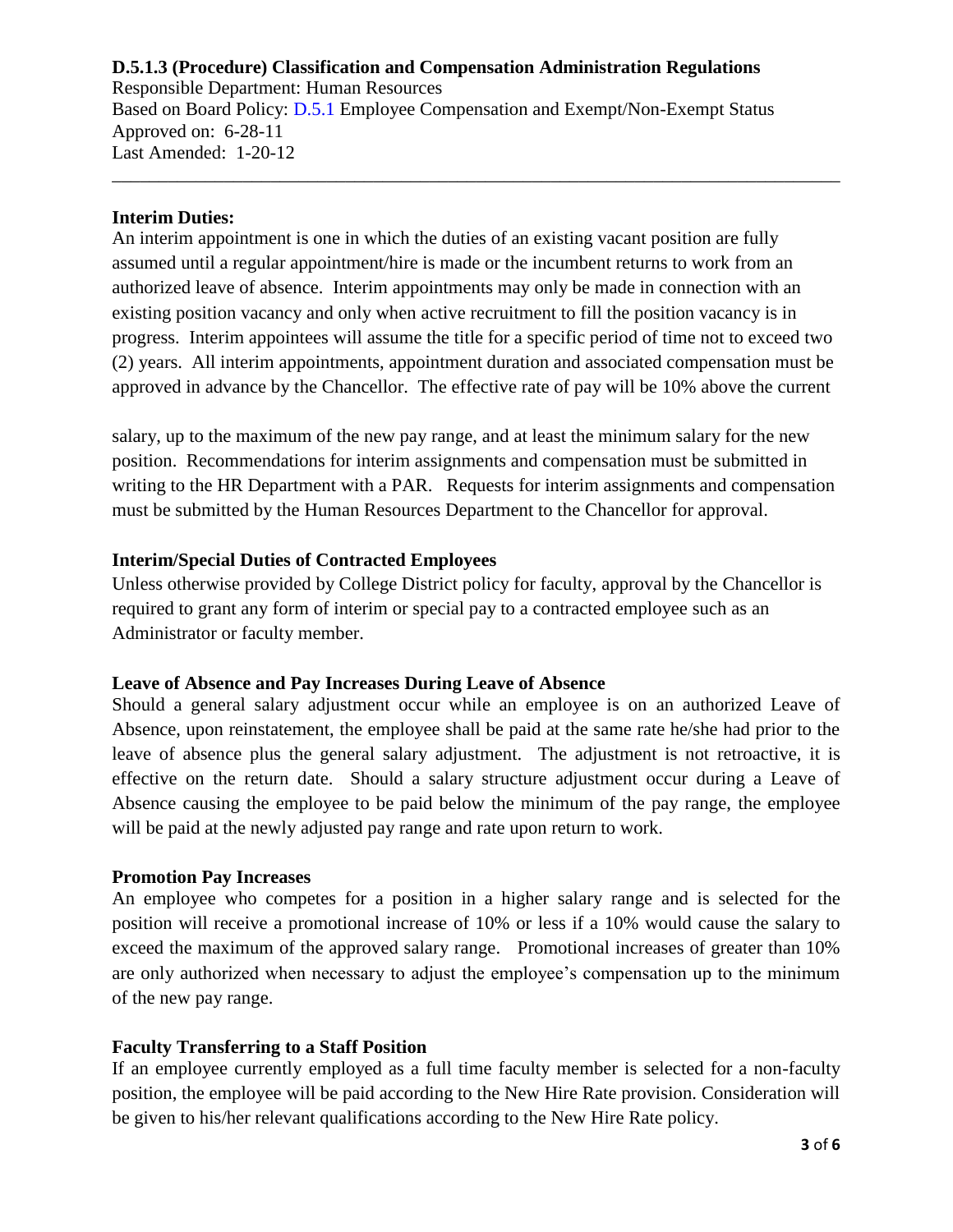Responsible Department: Human Resources Based on Board Policy: [D.5.1](https://www.alamo.edu/siteassets/district/about-us/leadership/board-of-trustees/policies-pdfs/section-d/d.5.1-policy.pdf) Employee Compensation and Exempt/Non-Exempt Status Approved on: 6-28-11 Last Amended: 1-20-12

### **Staff Transferring to a Faculty Position**

If a non-faculty employee is accepted to a full time faculty position, the employee will be paid according to the faculty salary schedule. Consideration will be given to his/her relevant qualifications according to the procedures associated with the faculty salary schedule.

\_\_\_\_\_\_\_\_\_\_\_\_\_\_\_\_\_\_\_\_\_\_\_\_\_\_\_\_\_\_\_\_\_\_\_\_\_\_\_\_\_\_\_\_\_\_\_\_\_\_\_\_\_\_\_\_\_\_\_\_\_\_\_\_\_\_\_\_\_\_\_\_\_\_\_\_\_\_

#### **Reclassifications**

#### **Involuntary Move to Lower Grade**

An employee who is demoted for cause, including performance, will receive a 10% salary reduction and/or placement at the midpoint of the new range, whichever is lower.

#### **Voluntary Move to a lower Grade**

A voluntary move to a lower grade on the part of the employee will result in a maximum of a 10% reduction or to the midpoint of the lower grade, whichever is lower.

#### **Lateral Transfer**

Pay changes will not be made in connection with the voluntary or involuntary lateral transfer of an employee. A lateral transfer is one in which the employee transfers to a job that is the same job class and/or grade as his/her current job.

### **Movement to a Higher Grade**

Due to severe funding constraints that are expected to continue for the foreseeable future reclassification of positions will only be considered in connection with the formal reorganization of an entire department or larger organizational unit resulting in a net reduction of positions. In those circumstances, an employee placed in a higher salary range shall have his/her salary set within the range of the new salary grade either to the minimum of the new salary range or at a, maximum increase of 10% whichever is greater based on the employee's qualifications and internal equity considerations. In no event will the reclassification result in a salary adjustment beyond the midpoint of the new pay range.

#### **Reassignments**

An employee who voluntarily accepts a reassignment to a position having a classification in a lower assigned salary range shall have his/her salary set at a rate of pay within the new salary range providing it does not result in an increase in pay or does not exceed the maximum of the new assigned pay grade. Employees who are subsequently reclassified, or promoted back to the original classification from which they took a voluntary reassignment, may not have their rate of pay adjusted to a level above that prescribed for reclassifications or promotions.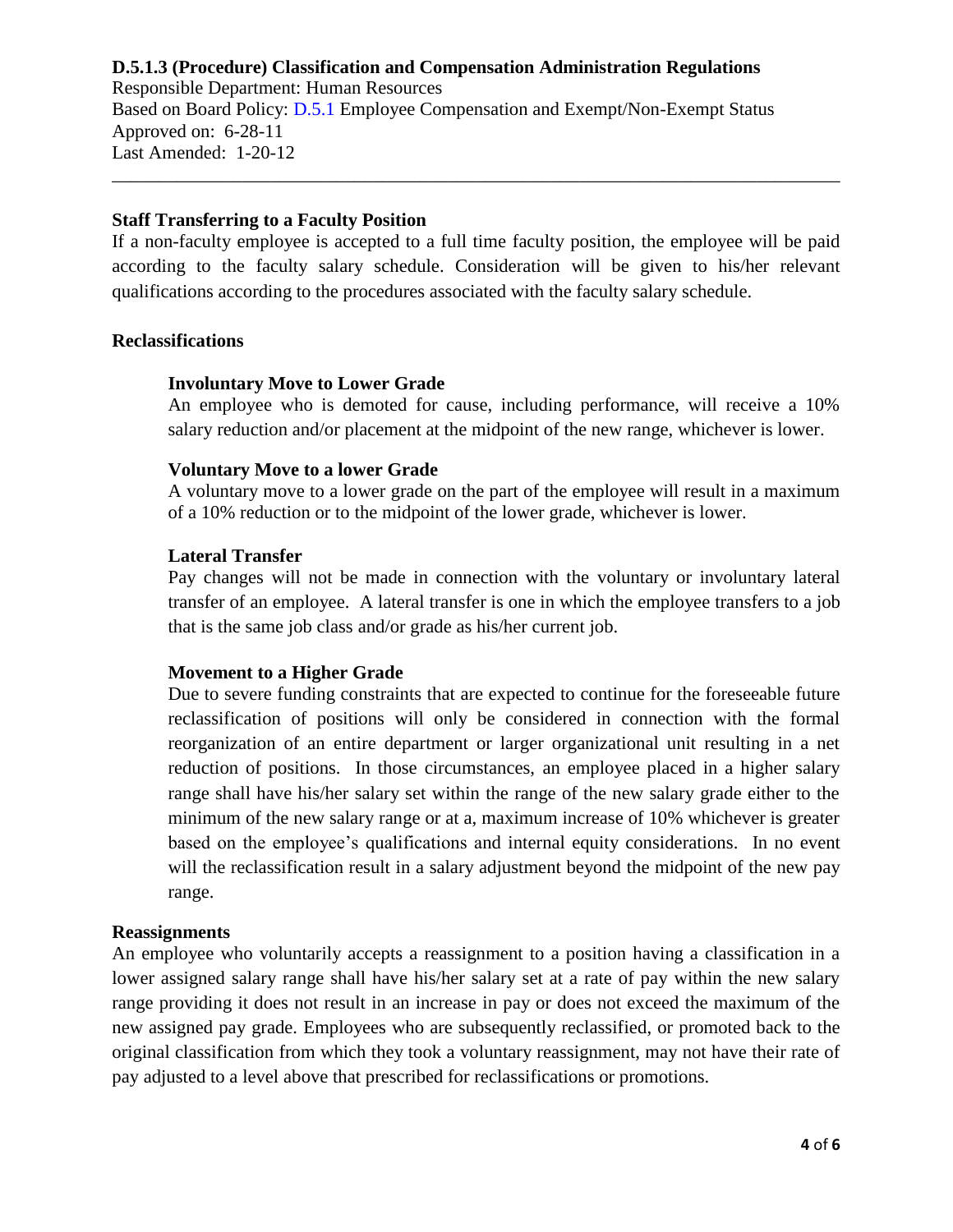Responsible Department: Human Resources Based on Board Policy: [D.5.1](https://www.alamo.edu/siteassets/district/about-us/leadership/board-of-trustees/policies-pdfs/section-d/d.5.1-policy.pdf) Employee Compensation and Exempt/Non-Exempt Status Approved on: 6-28-11 Last Amended: 1-20-12

#### **Reorganizations**

District needs may call for an operating unit to be re-organized to enhance effectiveness or efficiency. Re-organizations may involve reassignment of staff to new or different positions. Such actions are to follow established procedures for these actions.

\_\_\_\_\_\_\_\_\_\_\_\_\_\_\_\_\_\_\_\_\_\_\_\_\_\_\_\_\_\_\_\_\_\_\_\_\_\_\_\_\_\_\_\_\_\_\_\_\_\_\_\_\_\_\_\_\_\_\_\_\_\_\_\_\_\_\_\_\_\_\_\_\_\_\_\_\_\_

### **Lower Salary Range**

When an employee is moved to a lower salary range position as a result of a departmental or system-wide reorganization, the employee will continue to be paid at his/her current rate if the salary is lower than the maximum of the new range. If the current salary is higher than the maximum of the new range, the pay effective at the time of demotion will be reduced to no higher than the maximum of the new salary range.

### **Higher Salary Range**

If an employee is assigned to a higher salary range as a result of a reorganization the employee shall have his/her salary set within the range of the new salary range either to the minimum of the new salary range or at a rate between the minimum and midpoint of the assigned salary range, based on the employee's qualifications and internal equity considerations. In no event will the resulting pay exceeds the midpoint of the salary range unless it is approved by the Associate Vice Chancellor for HR/OD, the President/Vice Chancellor and the Chancellor. In no case shall the salary exceed the maximum of the new salary range.

If reorganization requires that an employee be moved to a different job that requires new skills, one (1) year will be given to acquire the new skill. Employees assuming new positions in a reorganization are subject to performance expectations and assessment as any other regular position.

#### **Compensation of Grant and Revenue Funded Positions**

The provisions of Grants, MOUs and other agreements for the services of employees of the Alamo Colleges must conform to these compensation regulations. The compensation an employee or position shall not be increased or decreased by virtue of funding by a grant, MOU or contract.

### **Pay Change Effective Dates**

No pay change may have an effective date earlier than the date of final approval. HR will advance effective dates to the beginning of the pay-period following final approval of the pay change.